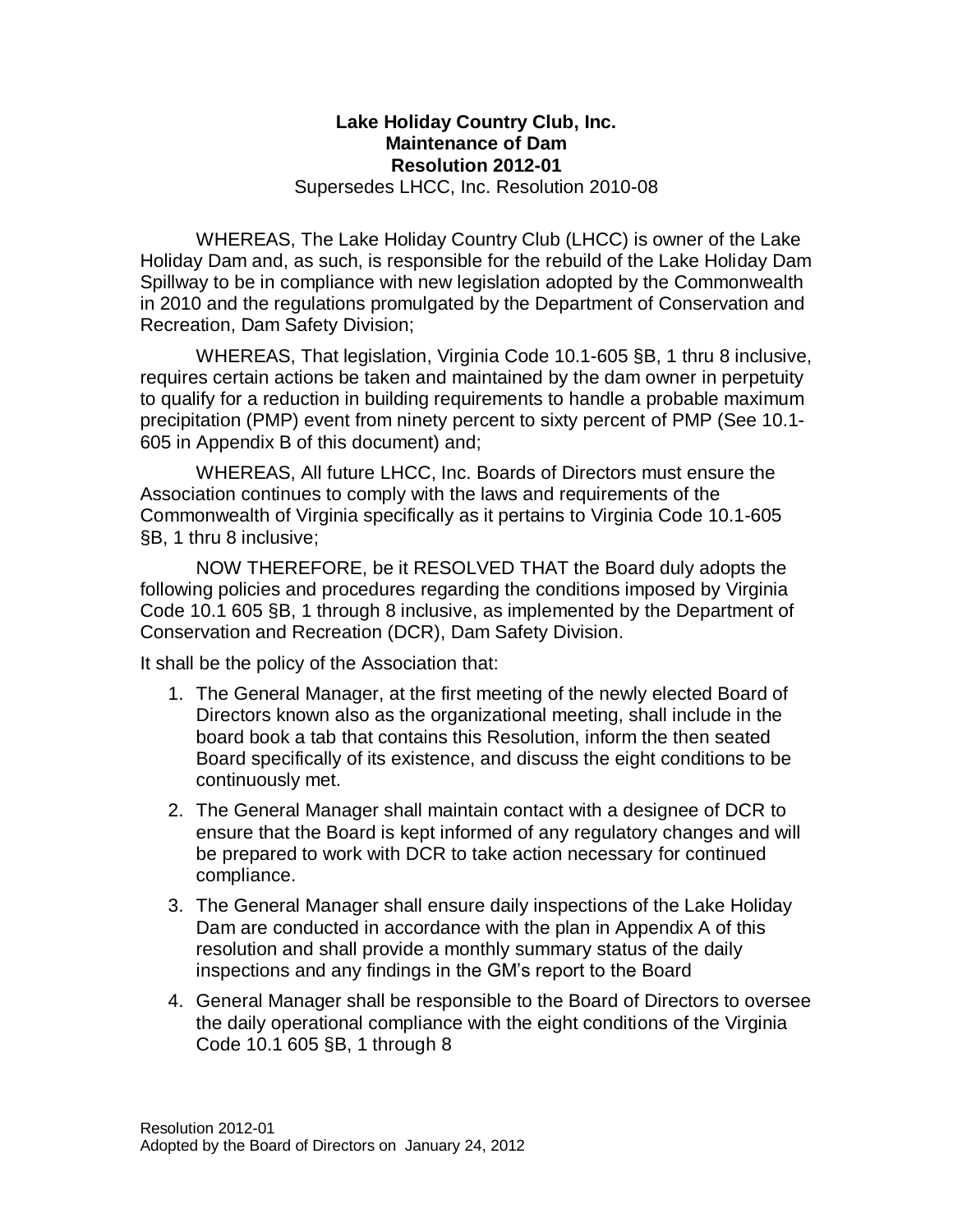- 5. The General Manager shall in March of each year, or as otherwise needed, update the Lake Holiday Dam Emergency Action Plan (EAP). Once the updated EAP is approved by the Board, the GM shall send copies as required to the appropriate agencies and organizations and post the updated EAP to the LHCC Inc. web site to be maintained until the next update.
- 6. The General Manager shall ensure that a Table Top Exercise of the Lake Holiday Dam Emergency Action Plan will be scheduled with the appropriate authorities and executed every two years. The results of each such exercise along with lessons learned via the exercise shall be documented and reported to the Board at its next scheduled meeting after the conclusion of the exercise.
- 7. The General Manager will take the steps necessary to immediately advise the Board on any emerging information or actions that could affect compliance with Virginia Code 10.1-605 §B, 1 through 8 inclusive.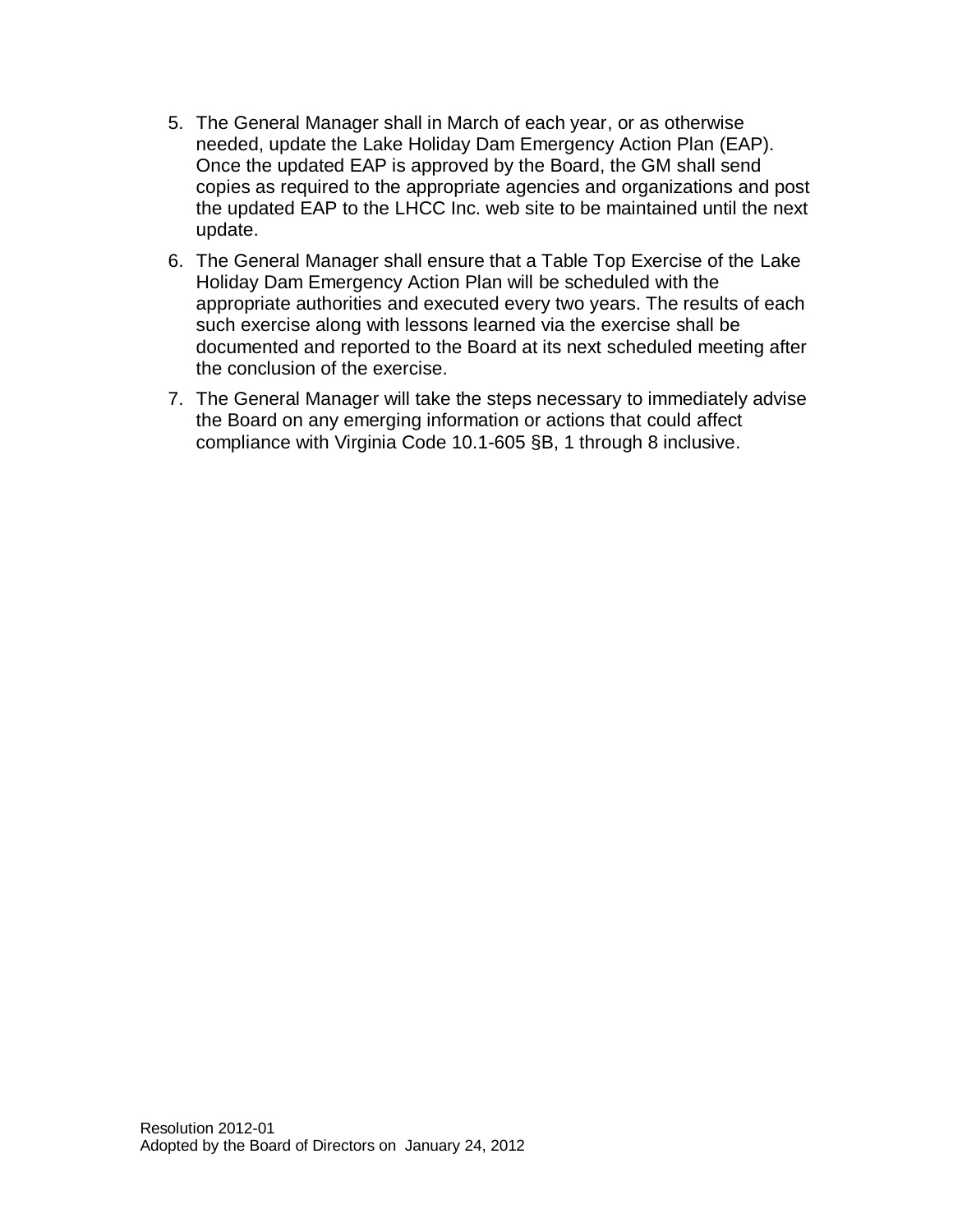# **Appendix A**

### **Plan for the Daily Inspection of the Lake Holiday Dam**

- 1. The General Manager or his designee will be responsible to make these visual inspections:
	- a. A visual inspection of the embankment upstream and downstream – for erosion, settlement, seepage, burrowing animals and woody plant growth infestations
	- b. A visual inspection of the embankment abutments to determine if there is any seepage
	- c. A visual inspection of the spillway to determine if there is any flow blockage or observable damage to include a brief estimate of spillway flow and height of the lake level if above normal.
	- d. A weekly visual inspection of the toe drains and outlet channel to determine if there are any blockages or improper discharges, weather permitting
	- e. A weekly check on the piezometer monitoring system to ensure that it is functioning properly and that there are no readings warning of excessive changes
- 2. Inspection of the Dam will be accomplished on a daily basis (except noted items) and the results entered into a log in accordance with these requirements. A statement of general condition noting any observed changes should be included in the remarks
- 3. The General Manager will be responsible to train designated employees for these daily and weekly inspections and ensure compliance with this policy.

Page 3 of 6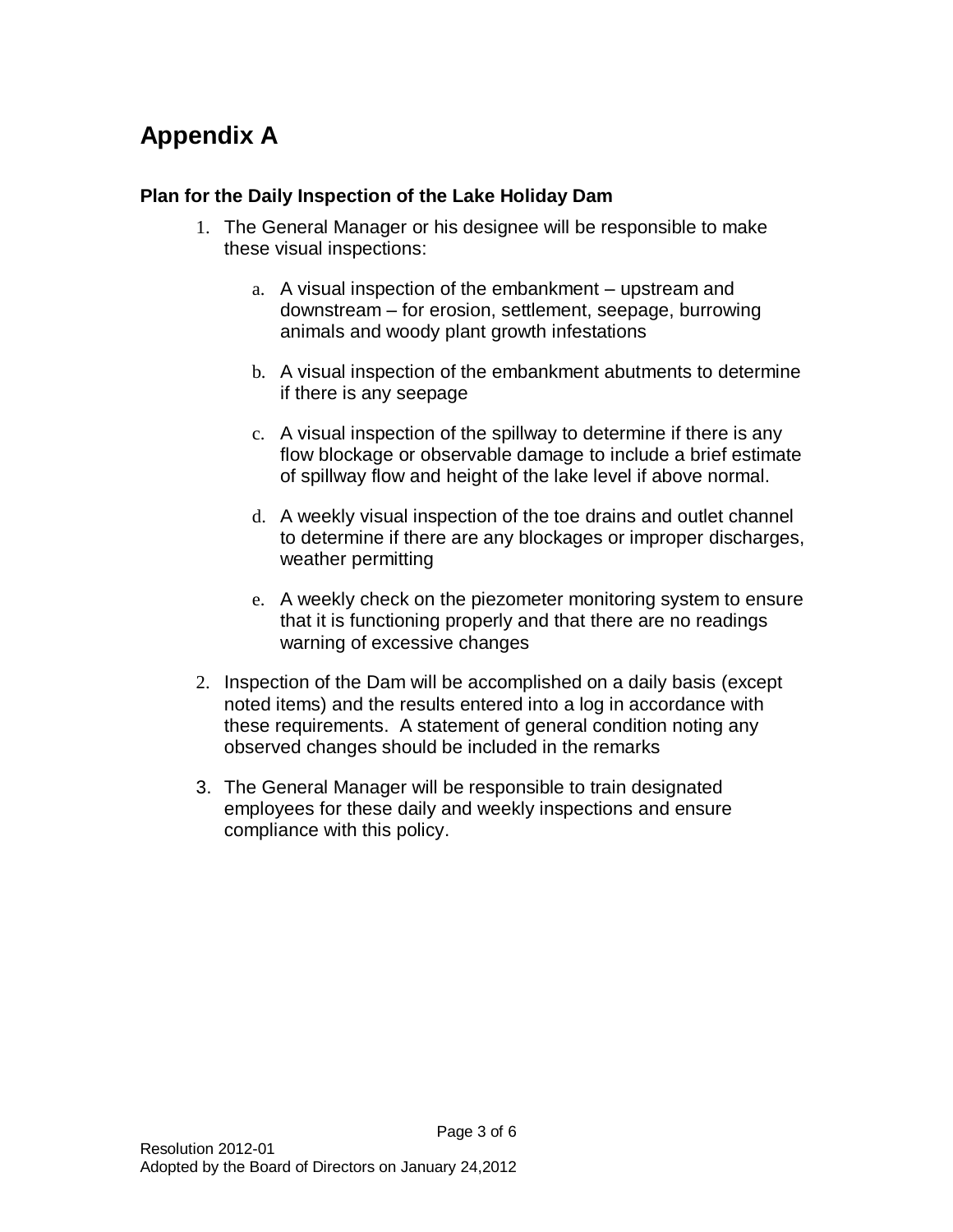# **APPENDIX B**

## **CHAPTER 249**

*An Act to amend and reenact § [10.1-605](http://leg1.state.va.us/cgi-bin/legp504.exe?000+cod+10.1-605) of the Code of Virginia, relating to dam safety.*

## [S 276]

## Approved April 8, 2010

Be it enacted by the General Assembly of Virginia:

1. That § [10.1-605](http://leg1.state.va.us/cgi-bin/legp504.exe?000+cod+10.1-605) of the Code of Virginia is amended and reenacted as follows:

§ [10.1-605](http://leg1.state.va.us/cgi-bin/legp504.exe?000+cod+10.1-605). Promulgation of regulations by the Board.

*A.* The Board shall promulgate regulations to ensure that impounding structures in the Commonwealth are properly and safely constructed, maintained and operated. Dam safety regulations promulgated by the State Water Control Board shall remain in full force until amended in accordance with applicable procedures.

*B. The Board's Impounding Structure Regulations shall not require any impounding structure in existence or under a construction permit prior to July 1, 2010, that is currently classified as high hazard, or is subsequently found to be high hazard through reclassification, to upgrade its spillway to pass a rainfall event greater than the maximum recorded within the Commonwealth, which shall be deemed to be 90 percent of the probable maximum precipitation.*

*Additionally, such an impounding structure shall be determined to be in compliance with the spillway requirements of the regulations provided that (i) the impounding structure will pass two-thirds of the reduced probable maximum precipitation requirement described in this subsection and (ii) the dam owner certifies annually that such impounding structure meets each of the following conditions:*

*1. The owner has a current emergency action plan that is approved by the Board and that is developed and updated in accordance with the regulations;*

*2. The owner has exercised the emergency action plan in accordance with the regulations and conducts a table-top exercise at least once every two years;*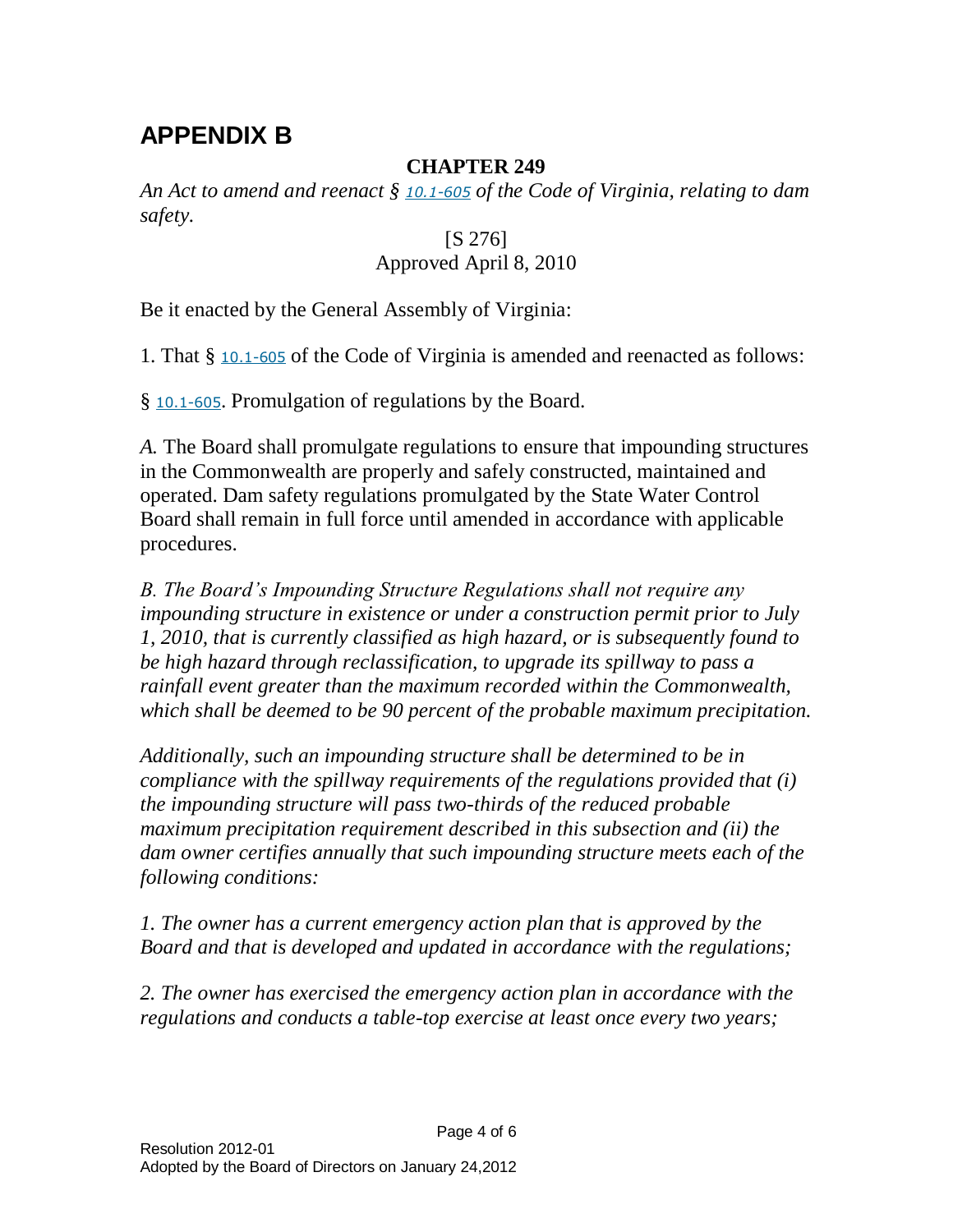*3. The Department has verification that both the local organization for emergency management and the Virginia Department of Emergency Management have on file current emergency action plans and updates for the impounding structure;*

*4. That conditions at the impounding structure are monitored on a daily basis and as dictated by the emergency action plan;*

*5. The impounding structure is inspected at least annually by a professional engineer and all observed deficiencies are addressed within 120 days of such inspection;*

*6. The owner has a dam break inundation zone map developed in accordance with the regulations that is acceptable to the Department;*

*7. The owner is insured in an amount that will substantially cover the costs of downstream property losses to others that may result from a dam failure; and*

*8. The owner shall post the dam's emergency action plan on his website, or upon the request of the owner, the Department or another state agency responsible for providing emergency management services to citizens agrees to post the plan on its website. If the Department or another state agency agrees*  to post the plan on its website, the owner shall provide the plan in a format *suitable for posting.*

*A dam owner who meets the conditions of subdivisions 1 through 8, but has not provided record drawings to the Department for his impounding structure, shall submit a complete record report developed in accordance with the construction permit requirements of the Impounding Structure Regulations, excluding the required submittal of the record drawings.*

2. That the Virginia Soil and Water Conservation Board may amend its Impounding Structure Regulations to conform with the provisions of this act through a regulatory process that is exempt from the requirements of the Administrative Process Act  $(\S$  [2.2-4000](http://leg1.state.va.us/cgi-bin/legp504.exe?000+cod+2.2-4000) et seq.) of the Code of Virginia.

3. That an emergency exists and this act is in force from its passage.

**--------------------------------End of Resolution Language------------------------------**